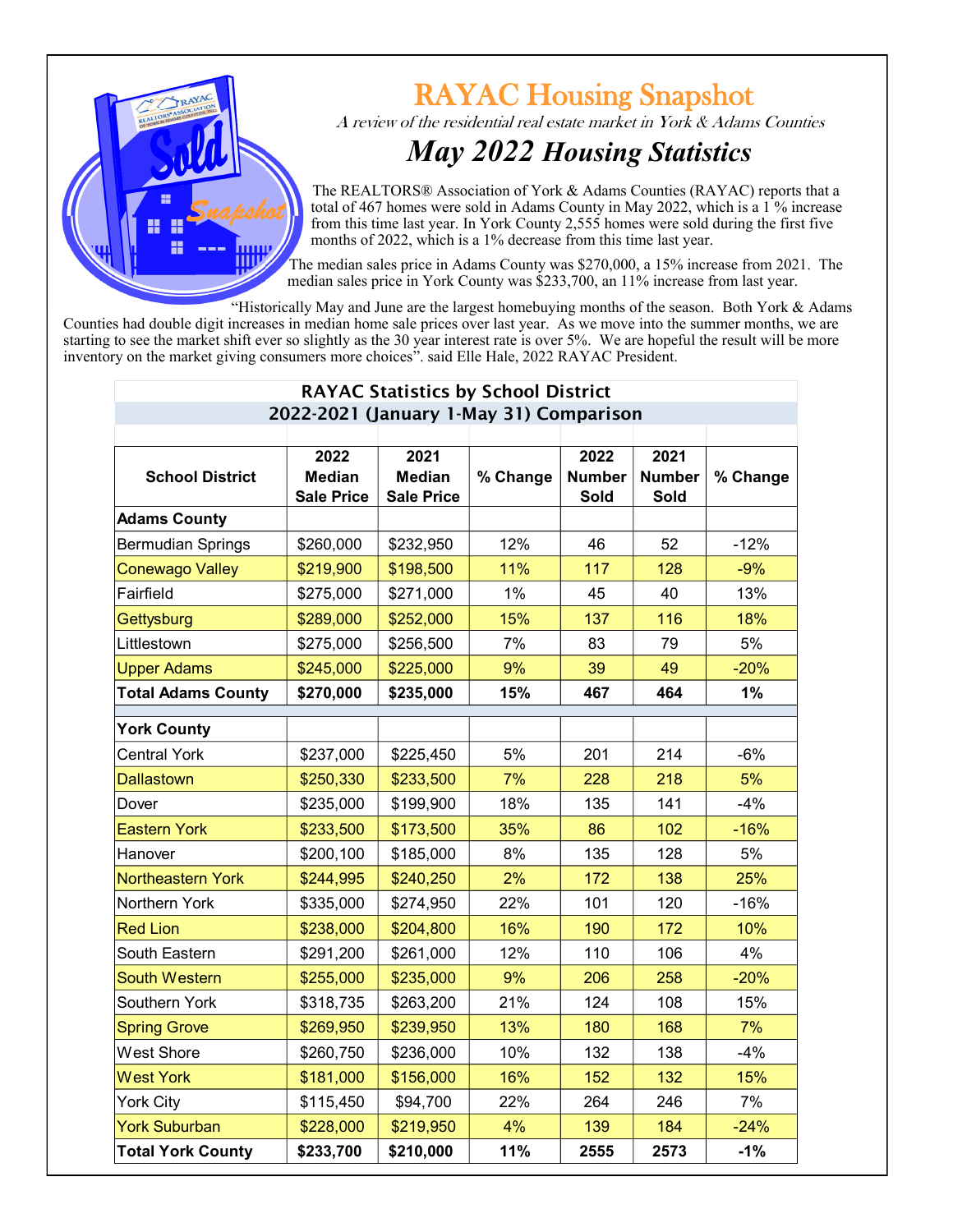## *May 2022 Housing Statistics*

The REALTORS® Association of York & Adams Counties (RAYAC) reports that a total of 115 homes were sold in Adams County in May 2022, which is the same from this time last year. In York County 595 homes were sold in May 2022, which is a 2% decrease from last year.

The median sales price in Adams County was \$279,000 a 21% increase since last year. The median sale price in York County was \$250,000, a 16% increase from last year.

| 2022-2020 (May) Comparison |                                            |                                            |          |                               |                                      |          |  |  |  |
|----------------------------|--------------------------------------------|--------------------------------------------|----------|-------------------------------|--------------------------------------|----------|--|--|--|
| <b>School District</b>     | 2022<br><b>Median</b><br><b>Sale Price</b> | 2021<br><b>Median</b><br><b>Sale Price</b> | % Change | 2022<br><b>Number</b><br>Sold | 2021<br><b>Number</b><br><b>Sold</b> | % Change |  |  |  |
| <b>Adams County</b>        |                                            |                                            |          |                               |                                      |          |  |  |  |
| <b>Bermudian Springs</b>   | \$300,000                                  | \$210,000                                  | 43%      | 11                            | 19                                   | $-42%$   |  |  |  |
| <b>Conewago Valley</b>     | \$229,500                                  | \$247,500                                  | $-7%$    | 30                            | 25                                   | 20%      |  |  |  |
| Fairfield                  | \$284,970                                  | \$287,000                                  | $-1%$    | 12                            | 5                                    | 140%     |  |  |  |
| Gettysburg                 | \$310,010                                  | \$225,000                                  | 38%      | 32                            | 32                                   | 0%       |  |  |  |
| Littlestown                | \$275,000                                  | \$260,900                                  | 5%       | 21                            | 23                                   | $-9%$    |  |  |  |
| <b>Upper Adams</b>         | \$295,000                                  | \$225,000                                  | 31%      | 9                             | 11                                   | $-18%$   |  |  |  |
| <b>Total Adams County</b>  | \$279,000                                  | \$230,000                                  | 21%      | 115                           | 115                                  | 0%       |  |  |  |
|                            |                                            |                                            |          |                               |                                      |          |  |  |  |
| <b>York County</b>         |                                            |                                            |          |                               |                                      |          |  |  |  |
| <b>Central York</b>        | \$230,000                                  | \$256,000                                  | $-10%$   | 45                            | 50                                   | $-10%$   |  |  |  |
| <b>Dallastown</b>          | \$270,770                                  | \$247,500                                  | 9%       | 47                            | 53                                   | $-11%$   |  |  |  |
| Dover                      | \$228,000                                  | \$235,000                                  | $-3%$    | 29                            | 42                                   | $-31%$   |  |  |  |
| <b>Eastern York</b>        | \$239,950                                  | \$182,500                                  | 31%      | 24                            | 26                                   | $-8%$    |  |  |  |
| Hanover                    | \$227,450                                  | \$192,500                                  | 18%      | 32                            | 35                                   | $-9%$    |  |  |  |
| Northeastern               | \$255,995                                  | \$235,000                                  | 9%       | 31                            | 18                                   | 72%      |  |  |  |
| Northern York              | \$371,800                                  | \$282,000                                  | 32%      | 28                            | 19                                   | 47%      |  |  |  |
| <b>Red Lion</b>            | \$267,500                                  | \$189,500                                  | 41%      | 47                            | 35                                   | 34%      |  |  |  |
| South Eastern              | \$315,000                                  | \$279,600                                  | 13%      | 25                            | 40                                   | $-38%$   |  |  |  |
| South Western              | \$273,400                                  | \$234,950                                  | 16%      | 55                            | 58                                   | $-5%$    |  |  |  |
| Southern York              | \$331,000                                  | \$294,900                                  | 12%      | 41                            | 27                                   | 52%      |  |  |  |
| <b>Spring Grove</b>        | \$255,000                                  | \$245,100                                  | 4%       | 43                            | 40                                   | 8%       |  |  |  |
| <b>West Shore</b>          | \$275,000                                  | \$226,500                                  | 21%      | 31                            | 29                                   | 7%       |  |  |  |
| <b>West York</b>           | \$221,000                                  | \$175,000                                  | 26%      | 35                            | 40                                   | $-13%$   |  |  |  |
| <b>York City</b>           | \$129,900                                  | \$104,900                                  | 24%      | 45                            | 59                                   | $-24%$   |  |  |  |
| <b>York Suburban</b>       | \$250,000                                  | \$215,000                                  | 16%      | 37                            | 37                                   | $0\%$    |  |  |  |
| <b>Total York County</b>   | \$250,000                                  | \$215,000                                  | 16%      | 595                           | 608                                  | $-2\%$   |  |  |  |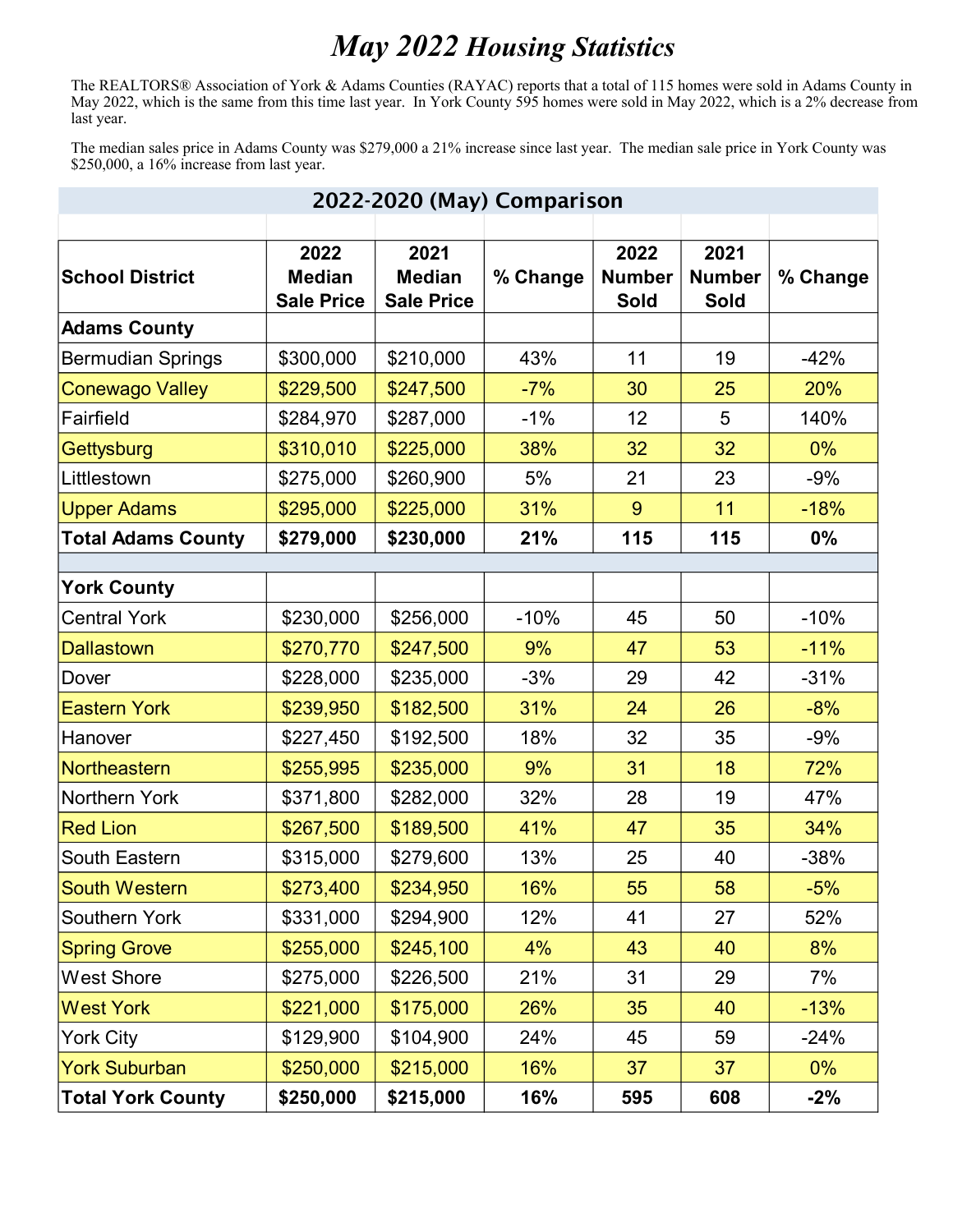

**Statistics Source Bright MLS**